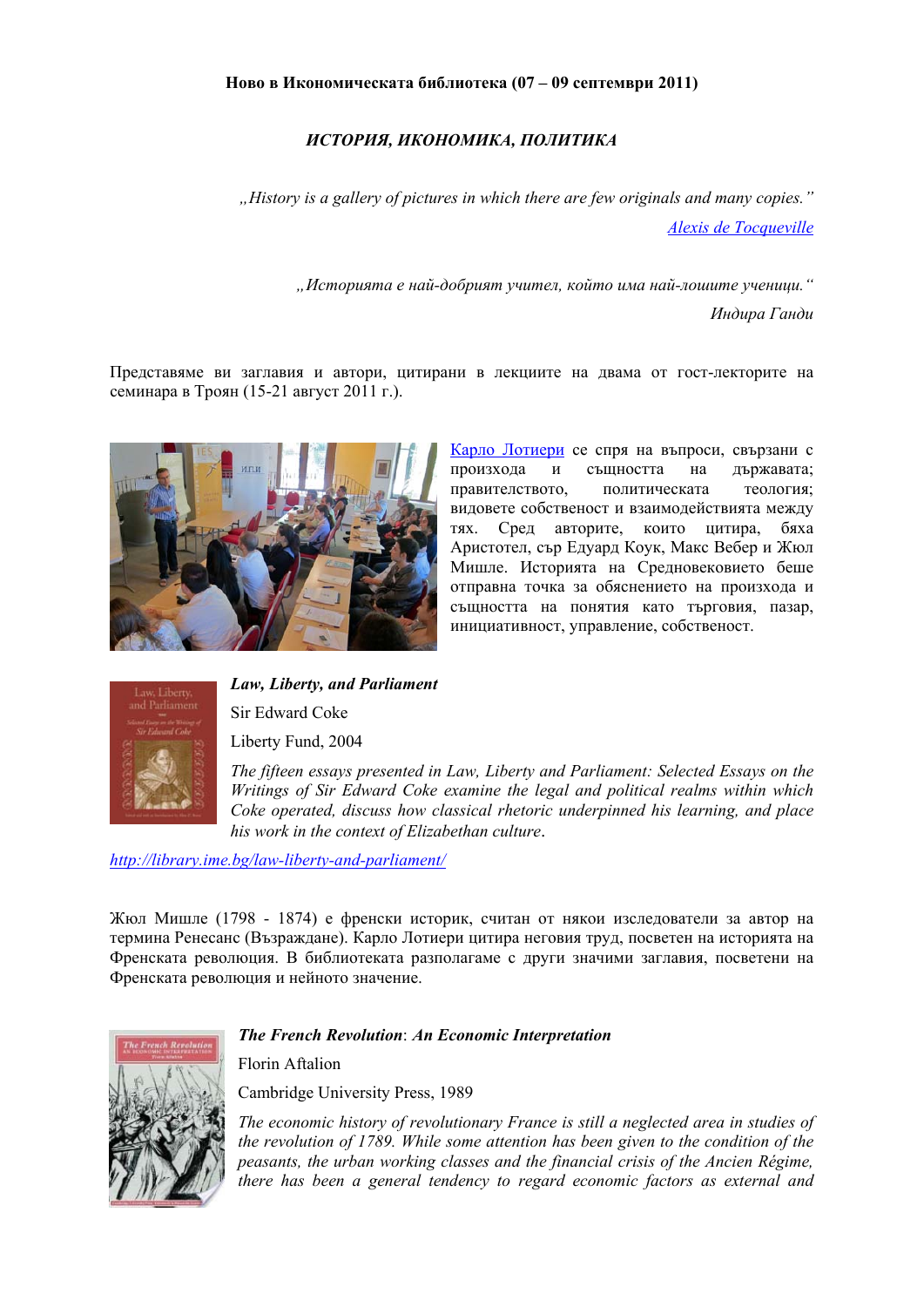*somewhat peripheral to the truly political nature of the Revolution. This book is designed to redress the balance, providing a clear, accessible and thought-provoking guide to the economic background to the French Revolution. Professor Aftalion analyzes the policies followed by successive Revolutionary assemblies, examining in detail taxation, the confiscation of church property, the assignats, and the siege economy of the Terror.* 

*<http://library.ime.bg/the-french-revolution/>*



#### *Lectures on the French Revolution*

John Emerich Edward Dalberg-Acton

Liberty Fund, 2000

*Delivered at Cambridge University between 1895 and 1899, Lectures on the French Revolution is a distinguished account of the entire epochal chapter in French experience by one of the most remarkable English historians of the nineteenth century. In contrast to [Burke](http://library.ime.bg/further-reflections-on-the-revolution-in-france/) a century before, Acton leaves condemnation of the French Revolution to others. He provides a disciplined, thorough, and elegant history of the actual events of the bloody episode—in sum, as thorough a record as could be constructed in his time of the actual actions of* 

*the government of France during the Revolution. There are twenty-two essays, commencing with "The Heralds of the Revolution," in which Acton presents a taxonomy of the intellectual ferment that preceded—and prepared—the Revolution.* 

*<http://library.ime.bg/lectures-on-the-french-revolution/>*



## *The Origin and Principles of the American Revolution, Compared with the Origin and Principles of the French Revolution*

Friedrich von Gentz

Liberty Fund, 2009

*"The Revolution of North America, had, in the course of events, been the nearest neighbor to that of France. A very considerable part of those, who were cotemporaries and witnesses of the letter, had likewise survived the former. Some of the most important personages, who made a figure in the French revolution scarce ten years before, had been active on the theatre of that in America."* 

[http://library.ime.bg/the-origin-and-principles-of-the-american-revolution-compared-with-the-origin](http://library.ime.bg/the-origin-and-principles-of-the-american-revolution-compared-with-the-origin-and-principles-of-the-french-revolution/)[and-principles-of-the-french-revolution/](http://library.ime.bg/the-origin-and-principles-of-the-american-revolution-compared-with-the-origin-and-principles-of-the-french-revolution/)



[Грегъри](http://www.economicthinking.org/about/gregoryrehmke.html) Ремке се спря на проблемите на възникването на градовете, превръщането им в центрове на размяна; обособяването им в търговски, административни, културни и политически средища.

Някои от заглавията и авторите, които Ремке цитира в своите лекции.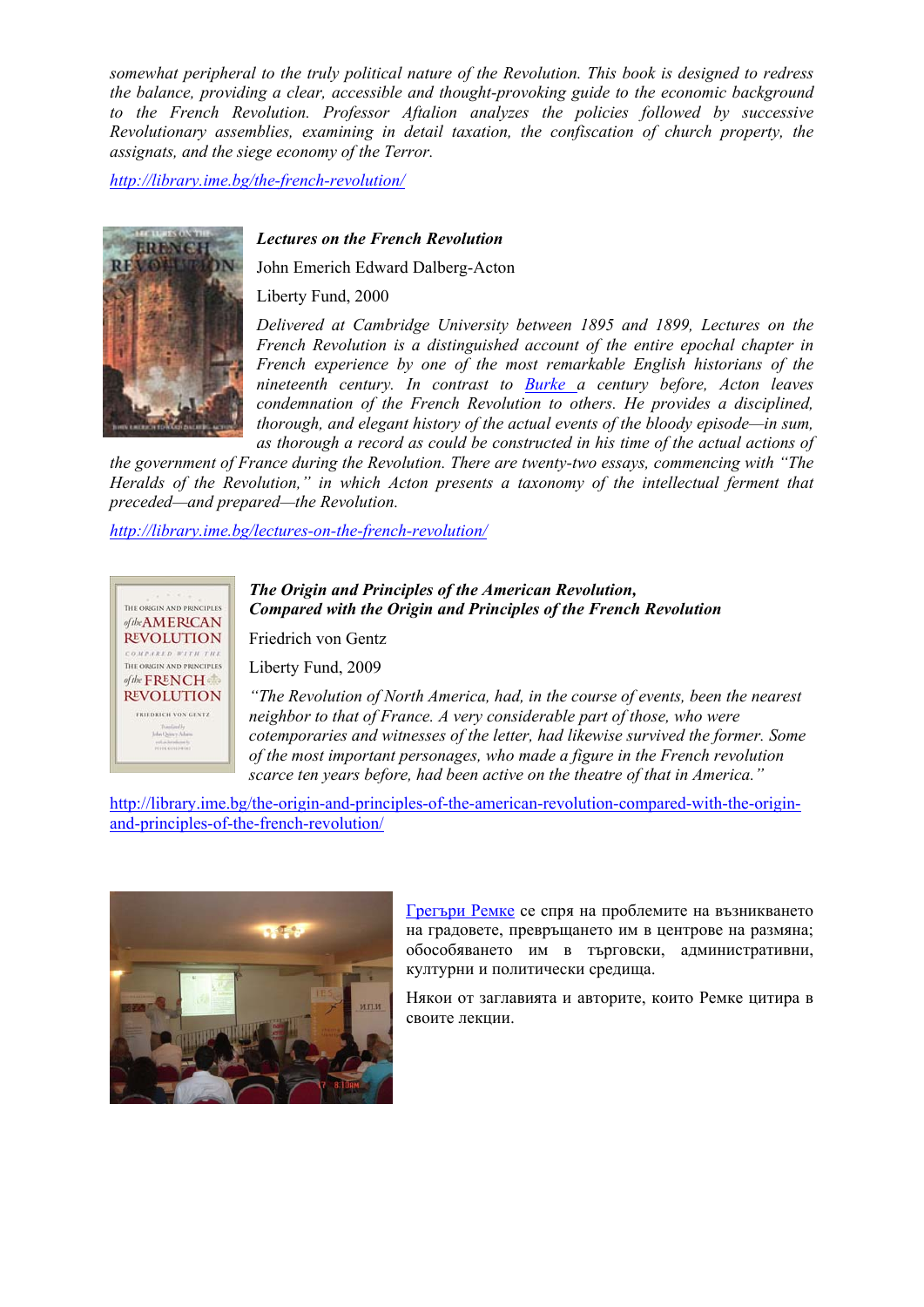

*Владетелят*

Николо Макиавели

Панорама груп ЕООД, 2011

*Макиавели говори за политиката като за наука и изкуство, като за пръв път възприема държавата в смисъл, близък до съвременния – властническа обществена организация. За Макиавели властта е само тогава истинска държавна власт, когато се крепи на законите и служи на правото. Той …* 

*става първият идеолог на обединена Италия - независима национална държава, в която религията трябва да играе минимална роля.* 

### *<http://library.ime.bg/vladetelyat/>*



*The Elusive Quest for Growth: Economists' Adventures and Misadventures in шhe Tropics*  William Easterly

The MIT Press, 2002

*"This is a brilliant, original work. It is simply the best book I know on economic development. Easterly writes with clarity, honesty, and humor. And he is courageous in his analysis of what went wrong with the development policies* 

*followed by the World Bank." <http://library.ime.bg/the-elusive-quest-for-growth/>*



# *The End of Poverty: How We Can Make it Happen in Our Lifetime*  [Jeffrey Sachs](http://library.ime.bg/authors/jeffrey-sachs/) Penguin Books, 2005



*The informative and impassioned work is highly recommended for all libraries. -- Library Journal, starred review, May 1, 2005 <http://library.ime.bg/the-end-of-poverty/>*

За тези, които се интересуват от въпросите на борбата с бедността, Грегъри Ремке препоръча сайта <http://www.povertycure.org/>

Китай и неговото икономическо развитие след управлението на Мао – често се посочваше като вариант на конвергенция между моделите на централизирано планиране и на свободния пазар.





Phoenix, 2009

*"an in-depth study of China's recent , rapid economic growth... analyses the implications of this on the balance of world power and the global environment."* 

*Financial Times* 

*<http://library.ime.bg/china-shakes-the-world/>*